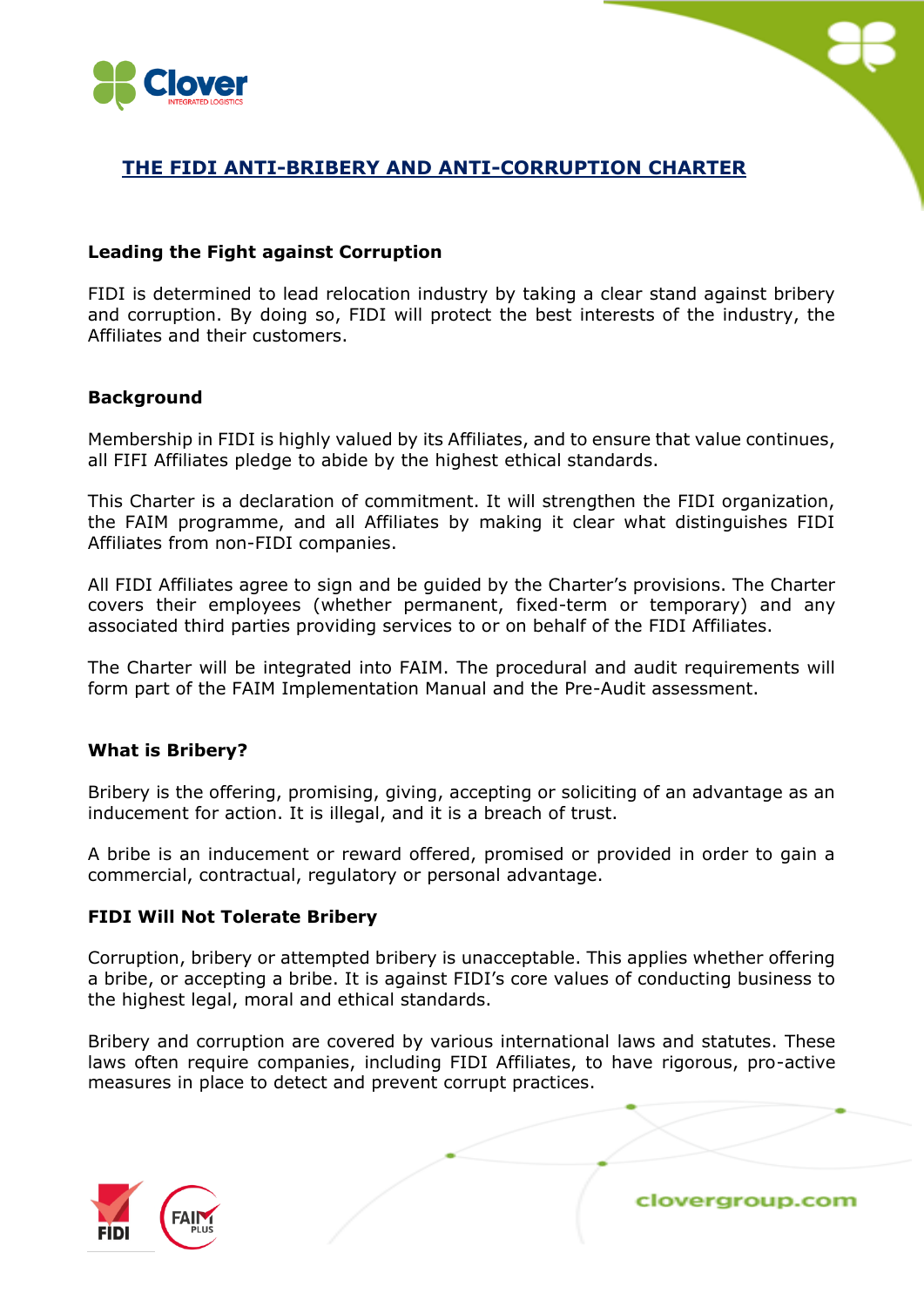



# **THE FIDI ANTI-BRIBERY AND ANTI-CORRUPTION CHARTER**

# **CHARTER STATEMENT**

### **Undertaking by all FIDI Affiliates with immediate effect**

All FIDI Affiliates commit to legal and ethical behavior, and to refrain from doing anything that will harm the interests of FIFI, other affiliates, clients or the industry. FIDI and its Affiliates will take steps to ensure they are fully informed of applicable regulations and will monitor their employees and business partners to ensure full and continual compliance.

### **Legal compliance**

FIDI Affiliates will ensure that they aware of all applicable laws countering bribery and corruption in all the jurisdictions in which they operate, and that they will obey and uphold those laws.

The laws that apply to particular international business activities include those of the countries in which the activities occur as well as others that – like the US Foreign Corrupt Practices Act (FCPA) and the UK Bribery Act 2010 – govern the international operations of national companies and citizens in respect of their conduct both at home and abroad.

We, as a FIDI affiliated company, have to ensure that we are aware of, and are complying with, applicable laws.

### **Ethical behavior**

As a demonstration of its commitment, FIDI and its Affiliates pledge to take a zero tolerance approach to bribery and corruption. At all times, FIFI and its Affiliates will act professionally, fairly and with the utmost integrity in all business dealings and relationships. This will apply wherever they operate.

## **Commitment to the values of FIDI**

This Charter will be formally integrated into the FAIM quality standard.

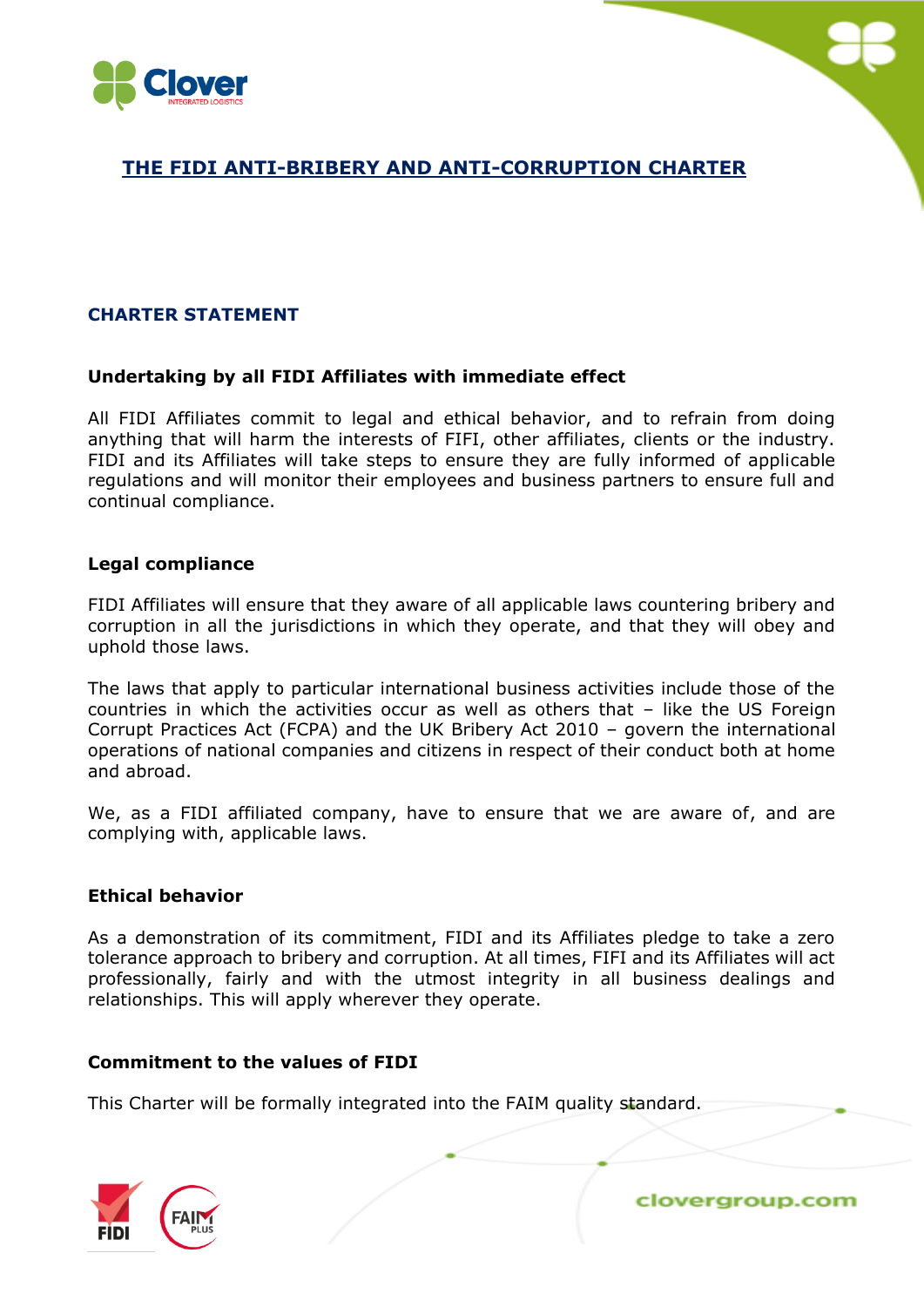

# **THE FIDI ANTI-BRIBERY AND ANTI-CORRUPTION CHARTER**

# **CODE OF CONDUCT**

By agreeing and committing to this Charter, each FIDI Affiliate undertakes to:

- <sup>1</sup>. 1. Never engage in any form of bribery, either directly or through any third party.
- <sup>1</sup> 2. Never offer or make an improper payment, or authorize an improper payment (cash or otherwise) to any individual, including any local or foreign official anywhere in the world.
- <sup>3</sup>. 3. Never attempt to induce an individual, or a local or foreign official to act illegally or improperly.
- **1** 4. Never offer, or accept, money or anything of value, such as gifts, kickbacks or commissions, in connection with the procurement of business or the award of a contract.
- <sup>1</sup> 5. Never offer or give any gift or token of hospitality to any public employee or government official or representative if there is any expectation or implication of a return favour.
- <sup>1</sup> 6. Never accept any gift from any business partner if there is any suggestion that a return favour will be expected or implied.
- **1** 7. Never facilitate payments to obtain a level of service which one would not normally be entitled to.
- 8. Never disregard or fail to report any indication of improper payments to the appropriate authorities.
- **8** 9. Never induce or assist another individual to break any applicable law or regulation.